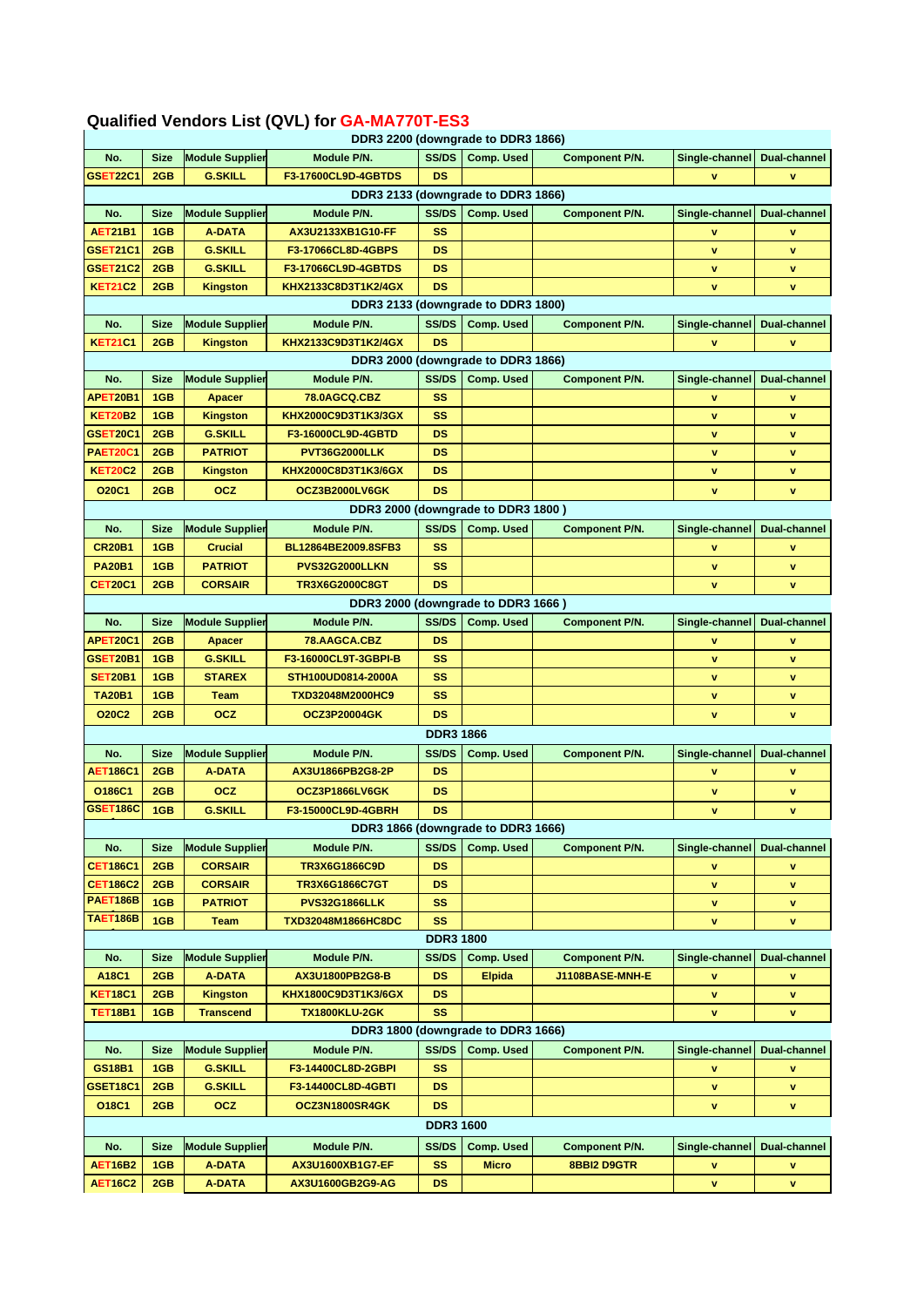## **Qualified Vendors List (QVL) for GA-MA770T-ES3**

| A16B1                | 1GB         | <b>A-DATA</b>          | AX3U1600PB1G8-2P               | SS               |                   |                        | $\mathbf v$    | $\mathbf v$      |
|----------------------|-------------|------------------------|--------------------------------|------------------|-------------------|------------------------|----------------|------------------|
| <b>CET16B2</b>       | 1GB         | <b>CORSAIR</b>         | TR3X3G1600C8D                  | SS               |                   |                        | $\mathbf v$    | v                |
| <b>CET16C4</b>       | 2GB         | <b>CORSAIR</b>         | CMD8GX3M4A1600C8               | <b>DS</b>        |                   |                        | v              | v                |
| <b>EXET16C2</b>      | 2GB         | elixir                 | M2Y2G64CB8HA9N-DG              | DS               |                   |                        | v              | v                |
| <b>GET16B1</b>       | 1GB         | <b>GEIL</b>            | GV32GB1600C8DC                 | SS               |                   |                        | v              | v                |
| <b>GET16C1</b>       | 2GB         | <b>GEIL</b>            | GU34GB1600C7DC                 | <b>DS</b>        |                   |                        | v              | v                |
| <b>GSET16C1</b>      | 2GB         | <b>G.SKILL</b>         | F3-12800CL9D-4GBNQ             | <b>DS</b>        |                   |                        | v              | v                |
| <b>GSET16C2</b>      | 2GB         | <b>G.SKILL</b>         | F3-12800CL7D-4GBECO            | <b>DS</b>        |                   |                        | v              | $\mathbf v$      |
|                      | 4GB         |                        | KHX1600C9D3K3/12GX             | <b>DS</b>        |                   |                        |                |                  |
| <b>KET16D1</b>       |             | <b>Kingston</b>        |                                |                  |                   |                        | v              | v                |
| KMET16B1<br>KMET16C1 | 1GB<br>2GB  | <b>KingMax</b>         | FLGD45F-B8KG9                  | SS<br><b>DS</b>  | KingMax           | <b>KFB8FNGXF-ANX</b>   | v<br>v         | v<br>$\mathbf v$ |
| <b>KMET16C2</b>      |             | <b>KingMax</b>         | FLGE85F-B8MF7<br>FLGE85F-B8KG9 | <b>DS</b>        |                   | <b>KFB8FNGXF-ANX</b>   |                |                  |
|                      | 2GB         | KingMax                |                                |                  | <b>KingMax</b>    |                        | A.             | v                |
| O16C1                | 2GB         | <b>OCZ</b>             | OCZ3P1600LV6GK                 | <b>DS</b>        |                   |                        | v              | v                |
| O16C2                | 2GB         | <b>OCZ</b>             | OCZ3G1600LV6GK                 | <b>DS</b>        |                   |                        | <b>v</b>       | v                |
| <b>OET16C1</b>       | 2GB         | <b>OCZ</b>             | OCZ3X1600LV6GK                 | <b>DS</b>        |                   |                        | v              | v                |
| <b>PA16B1</b>        | 1GB         | <b>PATRIOT</b>         | PVT33G1600ELK                  | SS               |                   |                        | v              | v                |
| <b>PA16C1</b>        | 2GB         | <b>PATRIOT</b>         | PSG34G1600LLKA                 | <b>DS</b>        |                   |                        | v              | v                |
| <b>TA16B1</b>        | 1GB         | Team                   | TXD31024M1600HC7               | SS               |                   |                        | v              | v                |
| <b>WET16B1</b>       | 1GB         | <b>Winchip</b>         | GDF1GB18L125C8-3GK             | <b>SS</b>        |                   |                        | v              | v                |
|                      |             |                        |                                | <b>DDR3 1333</b> |                   |                        |                |                  |
| No.                  | <b>Size</b> | <b>Module Supplier</b> | Module P/N.                    | <b>SS/DS</b>     | <b>Comp. Used</b> | <b>Component P/N.</b>  | Single-channel | Dual-channel     |
| A13B2                | 1GB         | <b>A-DATA</b>          | AD3U1333B1G9-B                 | SS               |                   | H5TQ1G83BFR G7C        | v              |                  |
| A13C2                |             | <b>A-DATA</b>          |                                | <b>DS</b>        | <b>Hynix</b>      | H5TQ1G83BFR H9C        |                | v                |
|                      | 2GB         |                        | AD3U1333B2G9-B                 |                  | <b>Hynix</b>      |                        | v              | $\mathbf v$      |
| <b>AP13C2</b>        | 2GB         | <b>Apacer</b>          | 78.A1GC6.9L1                   | <b>DS</b>        | <b>Apacer</b>     | AM5D5808DEWSBG         | v              | v                |
| <b>AP13C3</b>        | 2GB         | <b>Apacer</b>          | <b>DL.02G2J.F9M</b>            | DS               | <b>Apacer</b>     | AM5D5808M9J-BG         | v              | v                |
| C13C1                | 2GB         | <b>CORSAIR</b>         | CM3X8GX3M4A1333C9              | DS               |                   |                        | v              | v                |
| <b>CR13B1</b>        | 1GB         | <b>Crucial</b>         | CT12864BA1339.8FF              | SS               | <b>Micro</b>      | 9AF22D9KPT             | v              | v                |
| <b>CR13C2</b>        | 2GB         | <b>Crucial</b>         | CT25664BA1339.16FF             | <b>DS</b>        | <b>Micro</b>      | 9AF22D9KPT             | v              | $\mathbf v$      |
| <b>EX13C2</b>        | 2GB         | elixir                 | M2Y2G64CB8HA9N-CG              | DS               |                   |                        | v              | v                |
| G13B1                | 1GB         | <b>GEIL</b>            | GV32GB1333C7DC                 | <b>SS</b>        |                   |                        | v              | v                |
| G13C1                | 2GB         | <b>GEIL</b>            | GG34GB1333C9DC                 | DS               |                   |                        | v              | v                |
| GS13C1               | 2GB         | <b>G.SKILL</b>         | F3-10666CL8D-4GBHK             | DS               |                   |                        | A.             | v                |
| GSET13C1             | 2GB         | <b>G.SKILL</b>         | F3-10666CL8D-4GBECO            | <b>DS</b>        |                   |                        | <b>v</b>       | $\mathbf v$      |
| <b>H13B1</b>         | 1GB         | <b>Hynix</b>           | HMT112U6AFP8C-H9               | SS               | <b>Hynix</b>      | H5TQ1G83AFP H9C        | <b>v</b>       | v                |
| <b>H13C1</b>         | 2GB         | <b>Hynix</b>           | <b>HMT125U6AFP8C-H9</b>        | DS               | <b>Hynix</b>      | H5TQ1G83AFP H9C        | <b>v</b>       | v                |
| H13D1                | 4GB         | <b>Hynix</b>           | <b>HMT351U6AFR8C-H9</b>        | DS               | <b>Hynix</b>      | <b>H5TQ2G83AFR H9C</b> | v              | v                |
| <b>K13B1</b>         | 1GB         | <b>Kingston</b>        | KVR1333D3N9/1G                 | SS               | <b>Hynix</b>      | H5TQ1G83BFR H9C        | v              | v                |
| <b>KM13B2</b>        | 1GB         | KingMax                | FLFD45F-B8EE9                  | SS               | <b>Elpida</b>     | J1108BASE-DJ-E         | v.             | v.               |
| <b>N13B1</b>         | 1GB         | <b>Nanya</b>           | NT1GC64B88A0NF-CG              | SS               | Nanya             | NT5C8128M8AN-CG        | v              | V                |
| <b>N13C1</b>         | 2GB         | <b>Nanya</b>           | NT2GC64B8HA0NF-CG              | <b>DS</b>        | <b>Nanya</b>      | NT5C8128M8AN-CG        | v              | v                |
|                      |             |                        |                                |                  |                   |                        |                |                  |
| <b>NP13C1</b>        | 2GB         | <b>NCP</b>             | ELPH8AUDR-13M88                | DS.              | <b>Elpida</b>     | J1108BASE-DJ-E         | v              | ٧                |
| <b>M13C1</b>         | 2GB         | <b>Micro</b>           | <b>MT16JTF25664AY</b>          | <b>DS</b>        | <b>Micro</b>      | 8HD22D9JNM             | v              | v                |
| 013B1                | 1GB         | <b>OCZ</b>             | <b>OCZ3P13332GK</b>            | DS.              |                   |                        | V              | v                |
| O13C2                | 2GB         | <b>OCZ</b>             | OCZ3P1333LV6GK                 | DS.              |                   |                        | v              | v                |
| <b>OI13C1</b>        | 2GB         | <b>OCI</b>             | 04902G16DJ9U4A                 | DS.              |                   |                        | v              | v                |
| P13B1                | 1GB         | <b>PQI</b>             | MFACR322LA0101-08A1            | DS.              | PQI               | <b>PQC3648S15R</b>     | v              | v                |
| <b>PS13B1</b>        | 1GB         | <b>PSC</b>             | <b>AL7F8G73D-DG1</b>           | SS               | <b>PSC</b>        | A3P1GF3DGF928M9B05     | v              | v                |
|                      |             |                        |                                |                  |                   |                        |                |                  |
| <b>PS13C1</b>        | 2GB         | <b>PSC</b>             | AL8F8G73D-DG1                  | DS.              | <b>PSC</b>        | A3P1GF3DGF928M9B05     | v              | V                |
| <b>SP13B1</b>        | 1GB         | <b>S-POWER</b>         | SP001GBLTU133S02               | SS.              | <b>S-POWER</b>    | 10YT3N0 0919           | v              | V                |
| <b>SP13C1</b>        | 2GB         | <b>S-POWER</b>         | SP002GBLTU133S02               | DS.              | <b>S-POWER</b>    | 10YT3N0 0919           | v              | V                |
| <b>T13C1</b>         | 2GB         | <b>Transcend</b>       | <b>TS256MLK64V3U</b>           | DS.              | <b>Micro</b>      | 9ND22 D9JNM            | v              | V                |
| <b>TM13A1</b>        | 512MB       | <b>TwinMOS</b>         | 8HCBJU-ED                      | SS               | <b>Elpida</b>     | J5308BASE-DG-E         | V              | v                |
| <b>TA13C1</b>        | 2GB         | Team                   | TED32048M1333HC9               | DS.              |                   |                        | v              | v                |
| <b>W13B1</b>         | 1GB         | <b>Winchip</b>         | GDF1GB68L150C9                 | DS.              | <b>Winchip</b>    | AHI648EES-13K          | v              | v                |
|                      |             |                        |                                | <b>DDR3 1066</b> |                   |                        |                |                  |
| No.                  | <b>Size</b> | <b>Module Supplier</b> | Module P/N.                    | SS/DS            | Comp. Used        | <b>Component P/N.</b>  | Single-channel | Dual-channel     |